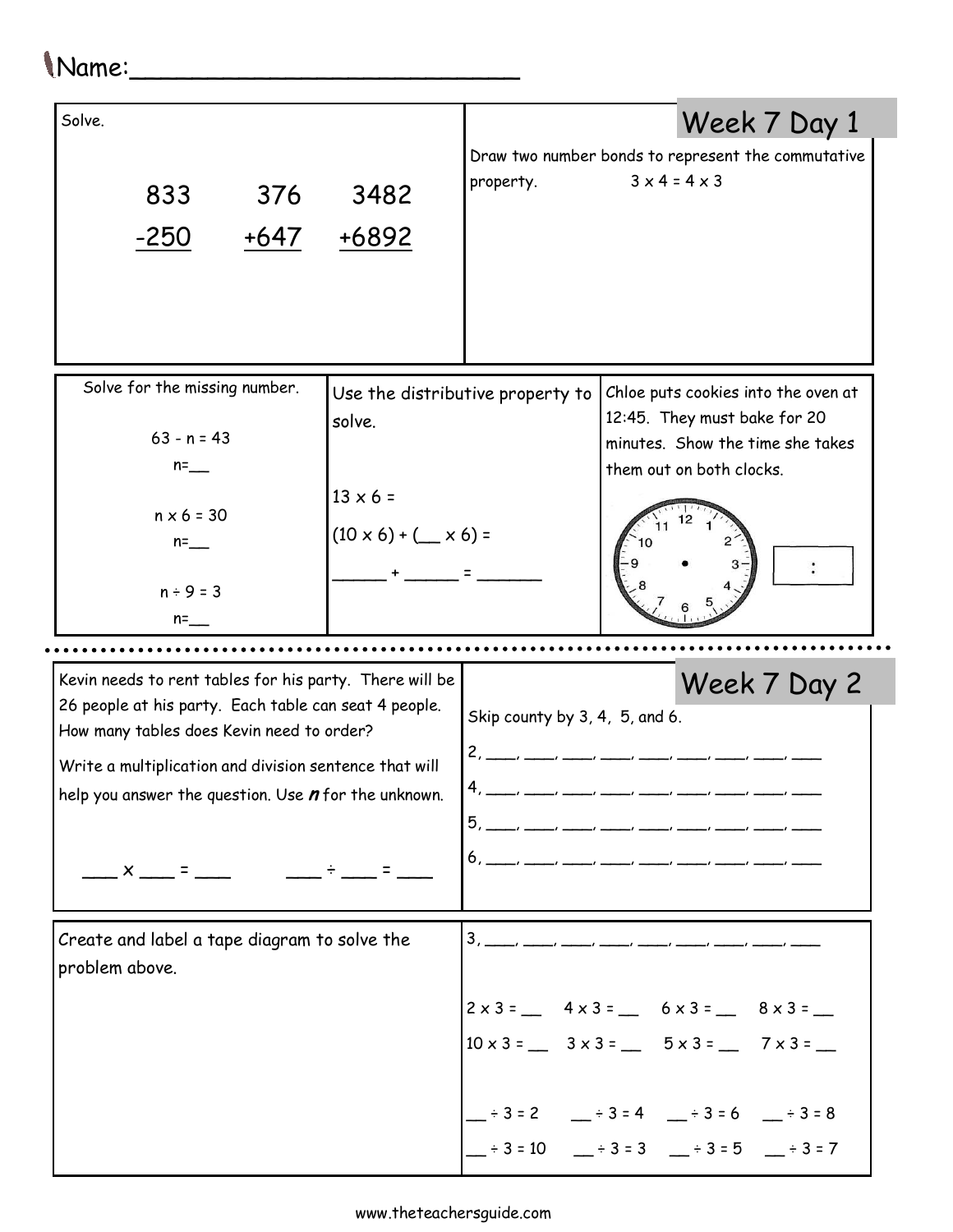## Name:\_\_\_\_\_\_\_\_\_\_\_\_\_\_\_\_\_\_\_\_\_\_\_\_\_

| Draw and divide an array to demonstrate the distrib-<br>utive property of multiplication. Solve.<br>$4 \times 12 =$                                                                                |                              |                                                   |                                         | Week 7 Day 3                   |  |  |  |
|----------------------------------------------------------------------------------------------------------------------------------------------------------------------------------------------------|------------------------------|---------------------------------------------------|-----------------------------------------|--------------------------------|--|--|--|
|                                                                                                                                                                                                    |                              | Solve. Draw lines to the correct answers.         |                                         |                                |  |  |  |
|                                                                                                                                                                                                    |                              | $4 + 11 =$ 18 - 3 = 7 x 5 = 32 ÷ 8 = _            |                                         |                                |  |  |  |
|                                                                                                                                                                                                    |                              | sum difference<br>product<br>quotient             |                                         |                                |  |  |  |
| Round the numbers to the nearest 10.                                                                                                                                                               | Write the number in expanded |                                                   |                                         | Complete the input-output box. |  |  |  |
| 658 ______ 3659 ____                                                                                                                                                                               | form.                        |                                                   |                                         |                                |  |  |  |
| 6842 891                                                                                                                                                                                           | 83,365                       |                                                   | Rule $\div 4$<br>Output<br><b>Input</b> |                                |  |  |  |
| $36 \quad \overline{\quad}$<br>$397$ $\_\_$                                                                                                                                                        |                              |                                                   |                                         | 5                              |  |  |  |
| $263$ $\qquad$                                                                                                                                                                                     |                              |                                                   | 6                                       |                                |  |  |  |
| 740                                                                                                                                                                                                |                              |                                                   | $\overline{7}$                          |                                |  |  |  |
|                                                                                                                                                                                                    |                              |                                                   |                                         |                                |  |  |  |
| Addy is making socks for the 9 dogs at the animal<br>shelter. How many socks does she need to make? Fill<br>in the table with what is known. Use the letter $n$ for<br>the unknown.<br># of groups |                              | Use a tape diagram to solve the previous problem. |                                         | Week 7 Day 4                   |  |  |  |
| size of groups                                                                                                                                                                                     |                              |                                                   |                                         |                                |  |  |  |
| total                                                                                                                                                                                              |                              |                                                   |                                         |                                |  |  |  |
| Divide the number line into 5 equal parts. Divide each part into 3 equal sections.                                                                                                                 |                              |                                                   |                                         |                                |  |  |  |

 $\overline{\phantom{a}}$